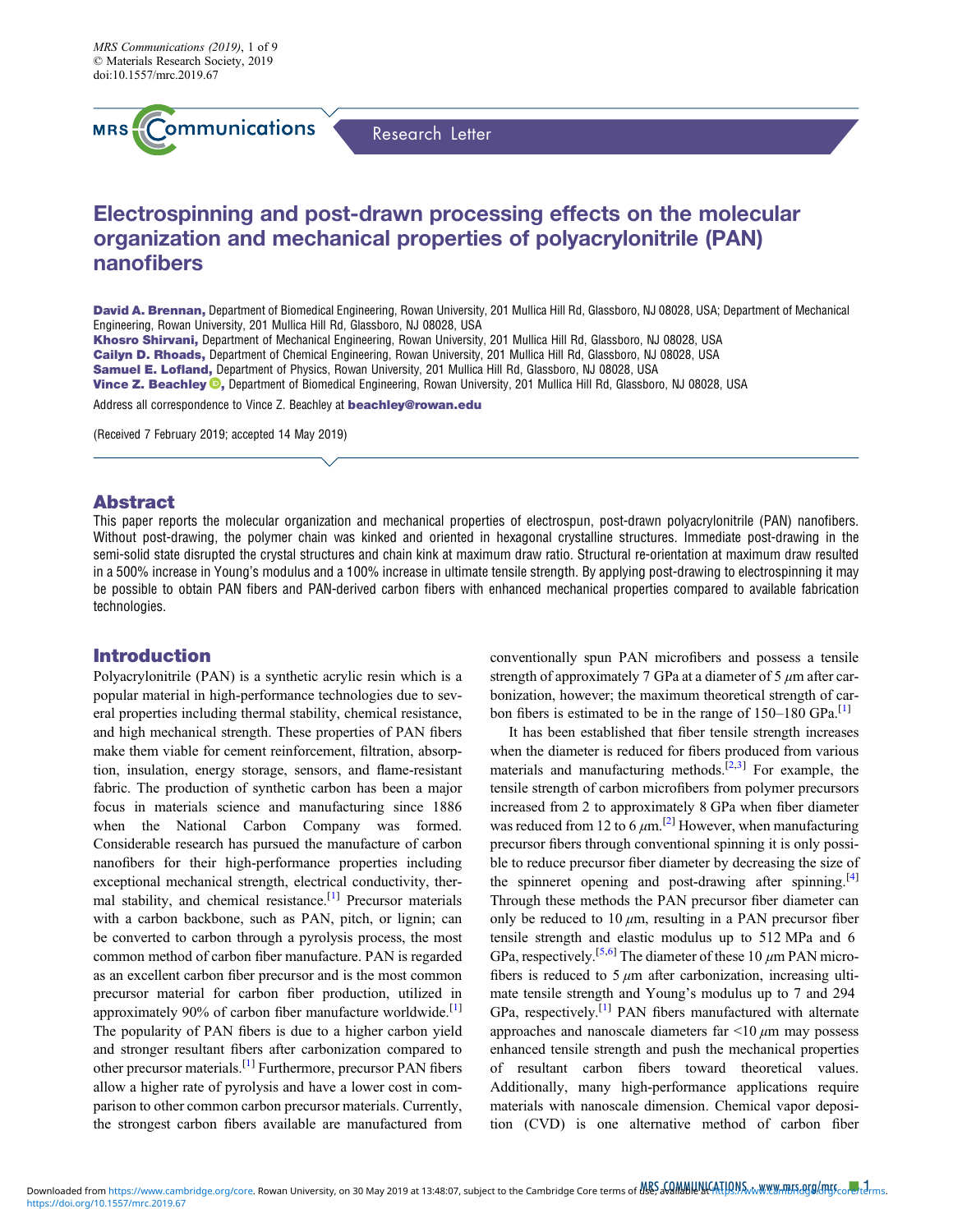<span id="page-1-0"></span>production which can produce fibers smaller than  $5 \mu m$ , however; this process introduces different limitations. CVD is associated with a higher cost, lower carbon yield, short fiber length, difficulty handling for further processing, and faces difficulties in mass production.

Electrospinning offers another alternative method to manufacture precursor fibers from PAN in the nanoscale. However, electrospun nanofibers are weaker than conventionally produced microfibers of the same materials despite significantly smaller diameters.<sup>[[7](#page-8-0)]</sup> Electrospun PAN nanofibers have exhibited ultimate tensile strengths of 45–50 MPa and a tensile mod-ulus of 0.5–0.8 GPa.<sup>[[6,8\]](#page-8-0)</sup> After heated drawing well above ambient temperature, PAN precursor tensile strength increased up to 372 MPa and Young's modulus increased up to 11.8 GPa.<sup>[[6,8\]](#page-8-0)</sup> Carbon fiber yarn from electrospun and hot drawn PAN yarns may possess a tensile strength of 1.2 GPa and a modulus of 40 GPa.<sup>[[8](#page-8-0)]</sup> Carbon fiber from electrospun PAN single fibers may possess tensile strength up to 3.5 GPa and a modulus of 191 GPa.<sup>[\[9\]](#page-8-0)</sup> These values are comparable but do not exceed the mechanical strength of conventional carbon microfibers, regardless of high-temperature fiber post-drawing or diameter reduction.

Studies have shown that residual solvent in electrospun fibers allows polymer chain relaxation, causing unorganized polymer chain conformation within individual fibers.<sup>[\[7\]](#page-8-0)</sup> This results in a loss of macromolecular organization contributed by the electrospinning process and creates fibers with mechanical properties below both theoretical nanofiber values and reported values for conventional microfibers. Chain relaxation caused by residual solvent occurs in electrospinning rather than conventional solution spinning due to differences in manufacturing and processing methods, specifically, the absence of a semi-solid drawing stage. Ideally, the drawing process would occur as the solvent evaporates and the polymer is still moldable, preventing chain relaxation during fiber drying.

The application of a drawing stage has been well documented to improve the mechanical properties of conventionally manufactured PAN fibers.<sup>[[10\]](#page-8-0)</sup> Conventional spinning involves the extrusion of the material through a die followed by several stages of post-drawing and tensioning of the fiber in the semisolid or solid state to reduce polymer chain relaxation. During post-drawing, the fiber elongates, and fiber diameter decreases while polymer chains uncoil and extend. Extended chains align and compact together under continued draw and diameter reduction, as illustrated in Fig. 1. Post-drawing and tensioning in the semi-solid or solid state prevents the subsequent reversal of chain organization that would occur due to rapid chain relaxation in the dilute polymer solution. Aligned and organized polymer chains become more prevalent, which has previously shown to be a primary source of mechanical strength in polymer fibers and has shown to improve the mechanical properties of the carbon fibers after pyrolysis.<sup>[[11\]](#page-8-0)</sup> In addition, the strength of a material is limited by the presence of small defects, such as surface cracks, in the material.<sup>[[3](#page-8-0)]</sup> The decrease in fiber diameter during drawing also reduces the probability of a defect occurring; resulting in a material with mechanical properties closer to theoretical values.<sup>[\[2,12,13\]](#page-8-0)</sup>

The inclusion of a drawing stage is ideal to overcome these limitations but is difficult to implement in the electrospinning process.<sup>[[10\]](#page-8-0)</sup> In electrospinning, the polymer solution is pulled through a spinneret by a high voltage and after exiting the needle the jet of polymer solution is subject to strain rates up to  $10<sup>5</sup>$  s<sup>-1</sup> and draw ratios as high as  $10<sup>5</sup>$ . However, jet induced orientation can be reversed because residual solvent allows fast polymer chain relaxation and results in nanofibers with low molecular orientation and mechanical strength.<sup>[\[7\]](#page-8-0)</sup> Drawing meshes of fibers after collection results in junctions at fiber crossover, which cause nonuniform draw and by extension nonuniform mechanical properties. In comparison, the drawing of single fibers would be highly inefficient. Furthermore, it has also been observed that post-drawing after carbonization does not improve the macromolecular orien-tation and mechanical properties of the fibers.<sup>[\[2\]](#page-8-0)</sup> Therefore, the drawing process must be included during precursor fiber



Figure 1. (Left). Automated-tracks facilitate continuous collection of PAN nanofibers across the initial gap of length (L1) and then post-draw fibers to a final length (L2). (Center). Individual fibers rather than collective meshes are post-drawn. When fibers reach the bottom of the device they are sheared from the track and transferred to a stationary rack which holds the fibers in tension as the tracks continue to turn and collect more fibers. (Right) As the fibers are lengthened, the diameter decreases as polymer chains align and extend. Organized chains are expected to become more prevalent resulting in a stronger fiber.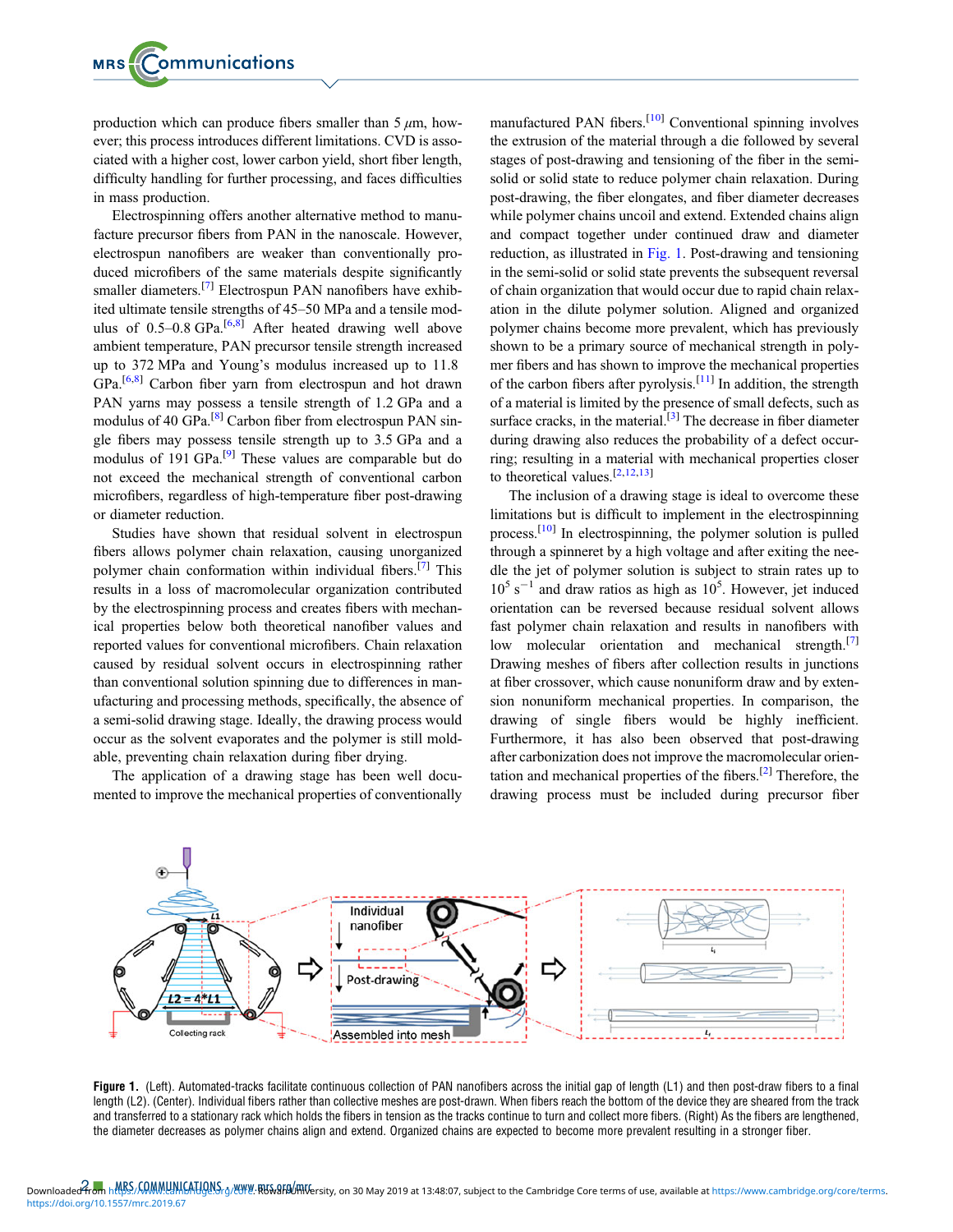processing, while the fiber remains moldable. Here a method of electrospinning is described which enables the possibility of post-drawing electrospun nanofibers in the semi-solid state to impart organized polymer chain structure and prevent spontaneous chain relaxation during collection. This unique method utilizes a parallel automated-track collecting device to overcome the size limitations imposed by conventional spinning and the processing limitations associated with electrospinning. The automated-track design combines vital post-processing methods of conventional spinning and the diameter range of electrospinning to extend post-drawn processing to nanoscale polymer fibers. This study investigates the effect of automatedtrack drawing at increasing draw ratios on the properties of electrospun PAN nanofibers.

# Materials and methods

Electrospinning An automated-track collecting device, unique to our laboratory [\(Fig. 1](#page-1-0)), employs a set of adjustable tracks and allows individual nanofibers to be simultaneously collected and drawn to induce macromolecular alignment before assembly into a mesh, as described previously.<sup>[\[14](#page-8-0)]</sup> Electrospun PAN nanofiber samples were collected and post-drawn to four increasing draw ratios (DR = Final Length/Initial Length); from 1:1 (DR1) where fibers are collected across parallel tracks and removed without drawing, to 1:4 (DR4) where fibers are drawn from an initial length of 4 cm to a final length of 16 cm. Randomly aligned control fiber samples were collected on a flat, aluminum plate under the same conditions and without further processing.

Electrospinning was completed using 18% wt./wt. PAN (MW 150,000 Da, Sarchem Labs) dissolved in dimethylformamide (DMF, Sigma Aldrich) mixed at 60°C for 24 hrs. The polymer solution was loaded into a syringe pump (New Era Pump Systems) and fed through a 21-gauge needle at a rate of 1.5 mL/hr. The PAN solution was heated to 45°C with a syringe heater and the relative humidity was kept in the range of 10–40% to produce smooth, uniform fibers in a continuous process. Electrospinning was performed at 15 kV with the needle set 15 cm above the initial gap of the automated-track target. Fibers were collected between two tracks, 10 cm in width, for 2 minutes per sample. The track speed remained at 8 mm/s for all samples, resulting in a 0, 2.8, 5.6, and 7.7 mm/s linear elongation rate for DR1, DR2, DR3, and DR4 samples, respectively. Six samples  $(n=6)$  were spun for each collection condition and analyzed as described in the following sections. After collection, fibers were transferred onto plastic slides which can hold four,  $1 \times 1$  cm<sup>2</sup>, nanofiber sheets for testing and characterization. Further details of the automated-track system and nanofiber collection are described in a previous paper.<sup>[[14\]](#page-8-0)</sup>

A desktop scanning electron microscope (SEM, Phenom Pure) was used to observe fiber morphology, individual fiber diameter, fiber density and alignment in the  $1 \times 1$  cm collective sheet. Fiber meshes from each sample set were observed under 800x and 8000x magnification to measure fiber mesh density and individual fiber diameter, respectively. Image J software was used to measure fiber diameter, evaluate the density of the fiber arrays, and quantify fiber alignment from SEM images. Individual fiber diameter and collective sheet density measurement were used to determine the total cross-sectional area of each  $1 \times 1$  cm sample used for stress-strain analysis. The average fiber diameter was calculated from measurements taken from 5 images per sample at 8000x magnification (n=5). The average density of the fiber mesh was determined using the Cell Counter plug-in to tally the number of fibers per  $100 \mu m$ orthogonal to the draw direction from 3 images per  $1 \times 1$  cm sample taken at 800x ( $n = 3$ ). The total cross-sectional area of a sample was calculated as the average cross-sectional area of an individual fiber multiplied by the average number of fibers in a  $1 \times 1$  cm sheet. ImageJ was also used to analyze fiber alignment within the mesh and assess the degree of deviation from the intended direction of fiber orientation. Perfect alignment of fibers relative to the intended direction is defined as 0° and 90° indicates alignment perpendicular to the intended direction.

The molecular alignment of samples collected at each draw ratio (DR1–DR4) was analyzed using polarized Fourier-transform infrared spectroscopy (FTIR) (Thermo, IS50 Nicolet). As a control, the orientation factor was also calculated in the same way for conventionally manufactured PAN microfibers kindly donated by Sarchem Labs. In unpolarized light, rays oscillate normal to the beam axis in any possible vibrational plane orientation. Using a polarizing filter, only light vibrating in a single direction can contact the sample. The direction of polarization (parallel versus perpendicular) is defined in relation to the ray vibration direction and orientation of the sample surface (fiber axis). For our experiments, parallel polarization  $(A_{\parallel})$  coincides with light vibrating in the same direction as the fiber axis and perpendicular  $(A<sub>⊥</sub>)$  denotes vibrations normal to the fiber axis [\(Fig. 3\)](#page-5-0). The FTIR polarizer orientation was verified by validating the orientation of the FTIR polarizing lens, as described in the Supplementary Material. When the polarized light contacts the material the intensity of the resultant peak is greatest when it is at the same angle as the chemical bond represented by the peak. The macromolecular orientation of fibers collected on a flat plate could not be assessed due to the random alignment of the fibers. Samples collected on the automated-tracks had sufficient degree of fiber alignment for characterization of macromolecular orientation. With polarized FTIR and were loaded into the spectrometer vertically ([Fig. 3](#page-5-0)). Omnic software was used to obtain spectra and analyze changes in peak intensity to evaluate changes in polymer chain orientation with changing draw ratios. The peak at 2240 cm−<sup>1</sup> depicts the presence of the triple bonded nitrile group ( $C \equiv N$ ) inherent to PAN and was used to evaluate change in polymer backbone orientation with draw.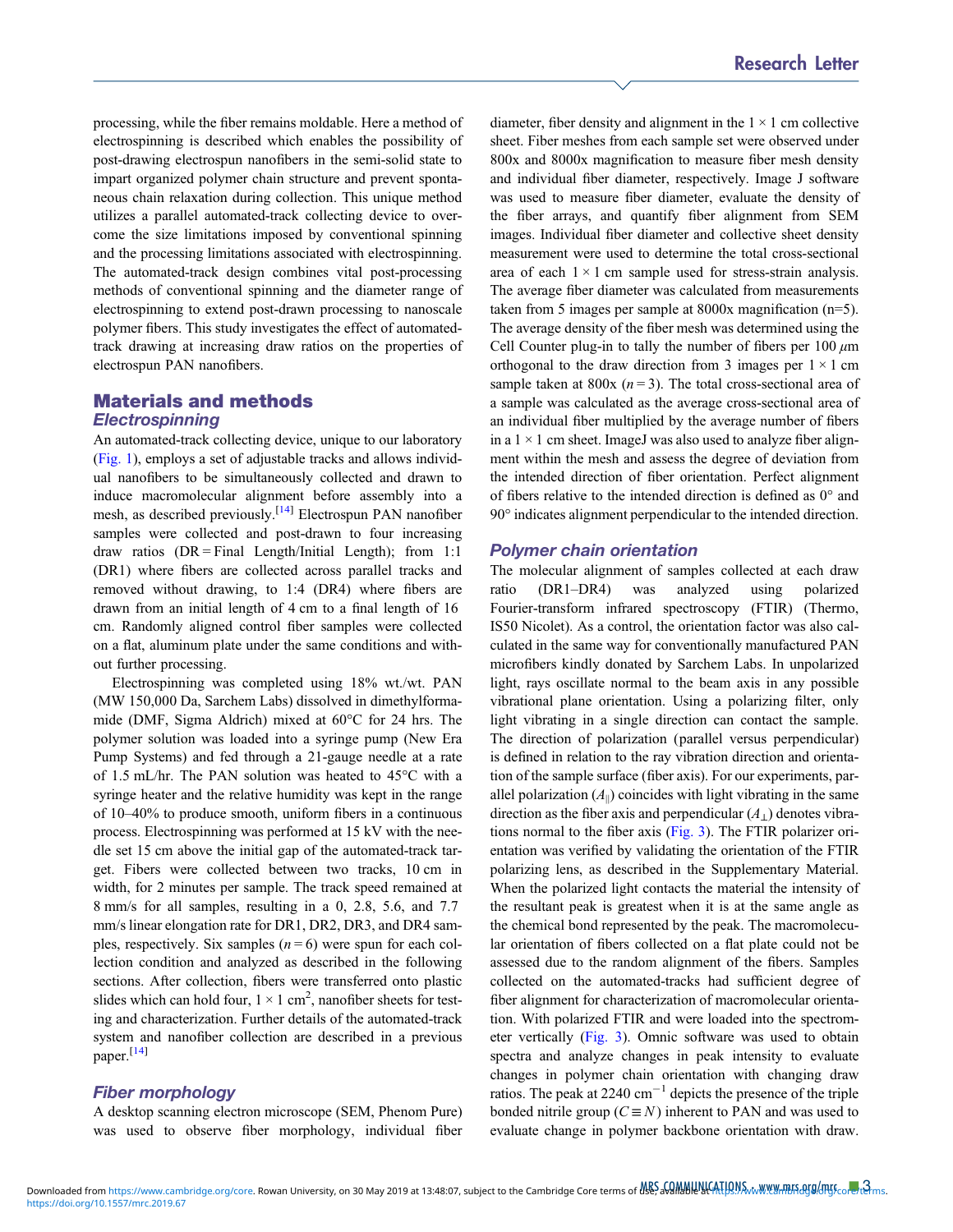Dichroic ratio (D) (Eq. (1)) was determined as the ratio between the normalized parallel ( $A_{\parallel}$ ) and perpendicular ( $A_{\perp}$ ) absorption peaks [\(Fig. 3\)](#page-5-0). An isotropic material will have a dichroic ratio of 1. In the configuration used [\(Fig. 3](#page-5-0)), chemical bonds with dichroic ratio >1 absorbed more parallel polarized light and are aligned toward the direction of the fiber axis. Chemical bonds with dichroic ratio <1 absorbed more perpendicular polarized light and are aligned toward the direction perpendicular to the fiber axis. However, since the  $C \equiv N$  group is not aligned in the same direction as the PAN polymer chain backbone a correction (Eqs.  $(1)$ – $(3)$ ) must be made to determine backbone alignment via  $(C \equiv N)$  characterization. The dichroic ratio for a polymer backbone with optimal orientation in the direction of the fiber axis  $(D_0)$  was calculated using the transition moment angle  $(\alpha)$  of 70° for the triple bonded nitrile group. $\left[13\right]$  The transition moment angle is the average angle of the nitrile group relative to the backbone of the polymer chain. Because this nitrile bond is rigid and the angle from the backbone is constant, the angle can be used to calculate  $D_0$  (Eq. (2)). Herman's orientation factor (f) (Eq. (3)) was then calculated using the  $D$  and  $D_0$  to determine the average orientation of the polymer chain backbone relative to the axis of the polymer fiber. For materials with polymer chain backbones aligned perfectly with the fiber axis  $f$  is 1 and the angle between the fiber axis and the backbone is zero ( $\sigma = 0^{\circ}$ ). Isotropic samples with no orientation have a value of  $f = 0$ . Materials with polymer chains lying perfectly perpendicular to the fiber axis would have a value of  $f = -0.5$  and the angle between the fiber axis and the backbone is  $\sigma = 90^{\circ}$ . [\[15](#page-8-0)]

Electrospun fiber samples collected at DR1 and DR4 were also examined with x-ray diffraction (XRD) using a Panalytical Empyrean diffractometer with Cu  $K_{\alpha}$  radiation to confirm orientation obtained from polarized FTIR. Measurements were done in Bragg-Brentano geometry with a parallel beam mirror and ¼° divergence slit. A parallel plate collimator was used to minimize the noise, and data were collected with a Pixel detector. Measurements were made every 0.05° at a rate of 30 s per point. Samples were visually oriented and then rotated on a 5-axis Eulerian cradle in 15°increments from the fiber axis.

The mechanical properties of the fibers were assessed by uniaxial tensile loading in a Shimazdu EZ-SX tensile tester with a 2 Newton load cell. Individual slides of  $1 \times 1$  cm fiber sheets were secured in the clamps of the device and the sides of the collection slide are cut away so only the fiber sheet is loaded. Each sample was then elongated at a rate of 5 mm/min until failure. The ultimate tensile stress was calculated as the recorded load divided by the fiber sheet cross-sectional area obtained from measurements of SEM images (section "Fiber morphology") Young's modulus was determined by calculating the slope of the initial, linear portion of the stress-strain curve, for strain from 0 to 0.01. The strain was calculated as the change in length divided by the initial length of the sample in the fiber axis direction (10 mm) and the maximum elongation was recorded at the point of sample failure. Toughness was calculated as the area under the stress-strain curve, using Riemann sums. Statistical significance of sample sets was determined by group to group comparison with Mann– Whitney tests in IBM SPSS Statistics software.

## Results and discussion

The automated-track system was able to post-drawn individual PAN nanofibers up to a draw ratio of four  $(4 \text{ cm }$  up to  $16 \text{ cm})$ (DR4) and collect the fibers in aligned arrays. Electrospun nanofibers deposited across the top gap of the device and the automated-tracks pulled the fibers down, away from the initial point of collection and the high voltage source. The adjustable angle of the tracks allowed the drawing of thousands of individual fibers per minute. As the fiber traveled down the tracks it reached a stationary collection tray which sheared the fiber from the tracks and fixed the opposite ends of the fiber to the tray to maintain tension after collection. The automated-track electrospinning design facilitated the integration of electrospinning and the post-drawing process fundamental to conventional fiber production. This system elongates fibers immediately upon collection and has previously shown to produce fibers from polycaprolactone with mechanical properties exceeding values previously obtained through both electrospinning and conventional manufacture.<sup>[[14](#page-8-0)]</sup> The key elements of this design are the ability to draw individual fibers, the simultaneous processing of thousands of fibers, drawing while the solvent evaporates, and compatibility with polymers which can be electrospun across parallel plates.

A DR4 was the maximum achievable draw using the PAN polymer solution and spinning parameters reported in the section "Electrospinning". The environmental conditions during spinning have a major effect on the ability to spin and draw fibers consistently; deviations outside of the optimal parameters listed consistently result in fibers breaking or peeling from the tracks before collection or the complete inability to spin. Further optimization of environmental conditions, electrospinning and polymer solution parameters, and the draw rate may allow greater draw ratios to be obtained. Additionally, the ability to post-drawn PAN nanofibers in elevated temperature conditions is expected to allow fibers to be drawn to much greater draw ratios.

PAN nanofibers with smooth surfaces, without beads or pits, were produced for all four draw ratios. This was achieved by optimizing the electrospinning parameters, as described in detail in the section "Electrospinning". The fiber diameter showed a systematic reduction from 708 to 289 nm with increasing draw ratio from random alignment to DR4. The final diameter of drawn fibers had an average standard deviation of 27 nm compared to undrawn fibers collected on a flat plate with a standard deviation 112 nm. Alignment of the fibers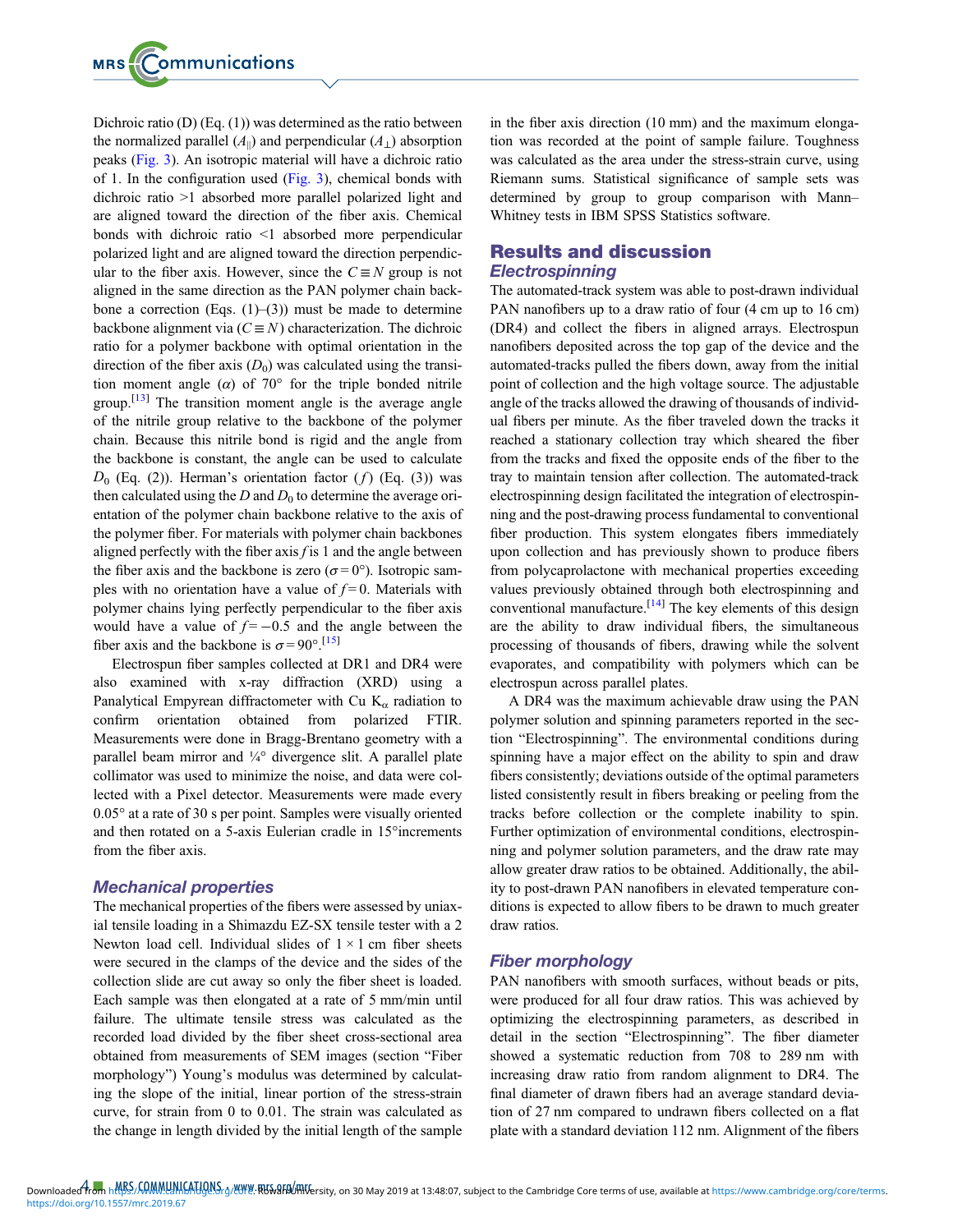is achieved by collection between parallel tracks and stays consistent between samples of different draw ratios, where  $0^{\circ}$  indicates perfect alignment between automated-tracks and 90° represents alignment perpendicular to the draw direction of the tracks (Fig.  $2(c)$ ) Fibers collected on a flat plate had high variation in alignment for all samples, with alignment deviating as much as 90° in either direction. Fibers collected between the automated-tracks at DR1 had a smaller distribution, varying 20° from the direction of draw. Beyond DR2, most fibers collected have predominantly ideal alignment, on average deviating by 10° from the direction of draw. Fibers collected across the automated-tracks appear to be free of surface defects, such as cracks, beads, and necking which cause stress concentrations in the fiber which limit the strength of the material and lead to premature failure.<sup>[\[3,10\]](#page-8-0)</sup>

The effect of automated-track post-drawing on PAN nanofiber polymer chain order was assessed by polarized FTIR to calculate Herman's orientation factor. Changes in dichroic ratio for the nitrile group absorption (wavelength  $2240 \text{ cm}^{-1}$ ) were observed with increasing draw ratio. The nitrile absorption intensities for samples collected on the automated-tracks were greater when the FTIR beam was polarized parallel to the fiber axis. This resulted in dichroic ratios >1 at this wavelength and indicated anisotropic polymer chain structure. Fiber samples collected on the automated-tracks produced negative Herman's orientation at every draw ratio [\(Fig. 3\(c\)](#page-5-0)). At DR1 there is a high degree of polymer backbone orientation perpendicular to the fiber axis, expressed by the Herman's orientation factor of −0.377. The orientation factor became less negative as the draw ratio was increased from DR1 to DR2, DR3 and DR4. When collected at DR4, the orientation value had increased to −0.054, representing a 85% change in orientation factor. The changes in Herman's orientation factor indicate a systematic change in polymer chain orientation with increasing draw ratio.

The Herman's orientation factor calculated for all automated-track samples exhibited acutely different trends compared to values commonly reported in the literature for electrospun PAN nanofibers. Studies of commercially available conventional PAN microfibers and electrospun nanofibers generally report positive orientation factors approaching values of 1, indicative of a high degree polymer chain alignment to the fiber axis.<sup>[\[5,12,13,16,17](#page-8-0)]</sup> In contrast, the orientation factor of fibers collected on the automated-track device is negative and approach 0 with increasing draw ratio. This indicates that the electrospun PAN nanofibers in this study have backbone alignment perpendicular to the fiber axis. A trend toward  $f = 0$  is generally accepted to depict a decrease in macromolecular order so the data initially could indicate that the polymer chains in the PAN nanofibers are becoming more disordered with increasing draw ratio. This is unexpected considering previous studies have established that fiber drawing increases chain alignment with the fiber axis (draw direction) from low to high order for both conventional and electrospun fibers.<sup>[\[12,17](#page-8-0)]</sup> As a control, the same procedure was performed for commercially available PAN microfibers (Sarchem Labs) and obtained positive orientation values (0.37) comparable with previous reports for meltspun PAN microfibers, drawn PAN films, and electrospun PAN nanofibers.[\[6,13,17](#page-8-0)]

We hypothesize that the systematic approach of orientation values toward  $f = 0$  with increasing draw ratio indicates a change in the PAN chain conformation rather than just a trend toward isotropic disordering of polymer chains. It is probable that the negative orientation factors at DR1 indicate the organization of polymer chains into kinked lamellar structures, which has been observed for the crystalline state of polymers.[[18](#page-8-0)] Furthermore, research in melt spun polymers described the development of folded chain lamellar structures,



Figure 2. (a) Fiber diameter systematically decreased with increasing draw ratio. (b) SEM images of Electrospun PAN nanofiber collected on a flat plate and at increasing draw ratios. (c) Change in alignment distribution with draw ratio.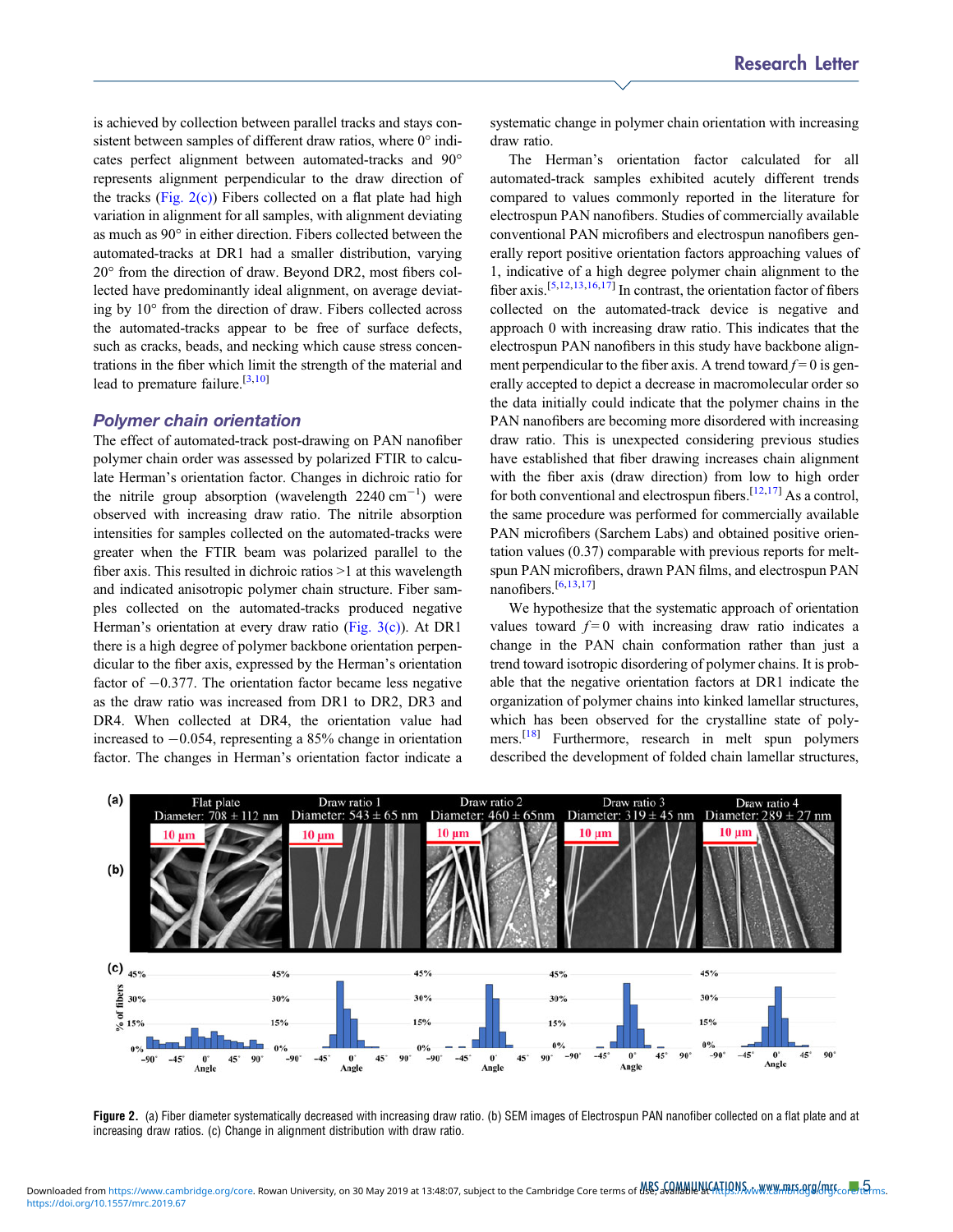<span id="page-5-0"></span>oriented in rows perpendicular to the fiber axis (draw direction) when subject to low strain.<sup>[[15\]](#page-8-0)</sup> Under sufficient drawing strain, the lamellar structure deforms by slip with polymer chains pulled out and aligning in the direction of draw.<sup>[[19\]](#page-8-0)</sup> Conventionally manufactured and drawn PAN fibers and films have also been described as laterally ordered in some cases.<sup>[[20\]](#page-8-0)</sup> This is due to the steric and dipolar repulsions inherent to the polymer, which created a twisted, folded structure in the polymer chain, even in the presence of draw.

The change in Herman's orientation factor with the angle between polymer backbone and fiber axis  $(\sigma)$  is plotted in Fig. 3(d). This graphical representation shows how an orientation factor of −0.5 could indicate the preferential alignment of the polymer chain with a kinked lamellar geometry at an angle of 90°. Therefore, we propose that the negative orientation factor, approaching zero with increased draw ratio, represents the disruption of the lamellar structure by post-draw processing. Although the values remain negative throughout post-drawing, the major change in orientation factor indicates that the PAN chain moves away from a high degree of perpendicular orientation to straighter unkinked chains.

The effect of automated-track drawing on polymer chain orientation was also analyzed using XRD. Similarly, XRD results indicate that sample DR1 displays preferential alignment of the chains perpendicular to the fiber axis (Fig.  $3(e)$ ). At DR1, crystal alignment is predominately  $0^{\circ}-30^{\circ}$  from the fiber axis (Fig.  $3(g)$ ). This is the characteristic hexagonal packing as indicated by the 17.3° peak (marked in red) of the (200) hexagonal reflection. The breadth of the peak indicates that the crystallite size is quite small, approximately 3 nm based on the Scherrer equation.<sup>[[21](#page-8-0)–[23\]](#page-8-0)</sup> Along the fiber axis ( $\chi$  = 0°), there is only a peak near  $2\Theta = 19^{\circ}$  which decreases in intensity as  $\gamma$ increases to 90°. This indicates the chains are not amorphous and have some ordering along the chain direction (Fig.  $3(g)$ ). In comparison, the DR4 sample showed a wider, less defined peak at 17.3°, showing no obvious indication of crystallization



Figure 3. (a) Schematic representation of polarized FTIR spectroscopy used to calculate orientation of the polymer chain backbone. Where  $\alpha$  is the rigid angle between the nitrile group and the polymer chain backbone and  $\sigma$  is the angle between the fiber axis and polymer chain backbone. (b) The equation used for calculating Dichroic ratio (Eq. (1)), ideal dichroic ratio (Eq. (2)), and Herman's orientation factor (Eq. (3)). (c) Values of Herman's orientation factor for PAN nanofibers collected at different draw ratios. (d) Herman's orientation factor for automated-track nanofiber and conventional microfibers plotted against predicted backbone angle from fiber axis. Herman's orientation factor equation plotted against changing angle between polymer chain backbone and fiber axis. (e) Shift in XRD peak with incremental rotation about the fiber axis for fibers collected at DR1 (f) Shift in XRD peak with incremental rotation about the fiber axis for fibers collected at DR4. (g) Change in diffraction peak intensity with rotation about fiber axis related to hexagonal packing and splaying polymer chains for samples collected at DR1 and DR4.

Downloaded&.om<br>https://doi.org/10.1557/mrc.2019.67<br>https://doi.org/10.1557/mrc.2019.67 <https://doi.org/10.1557/mrc.2019.67>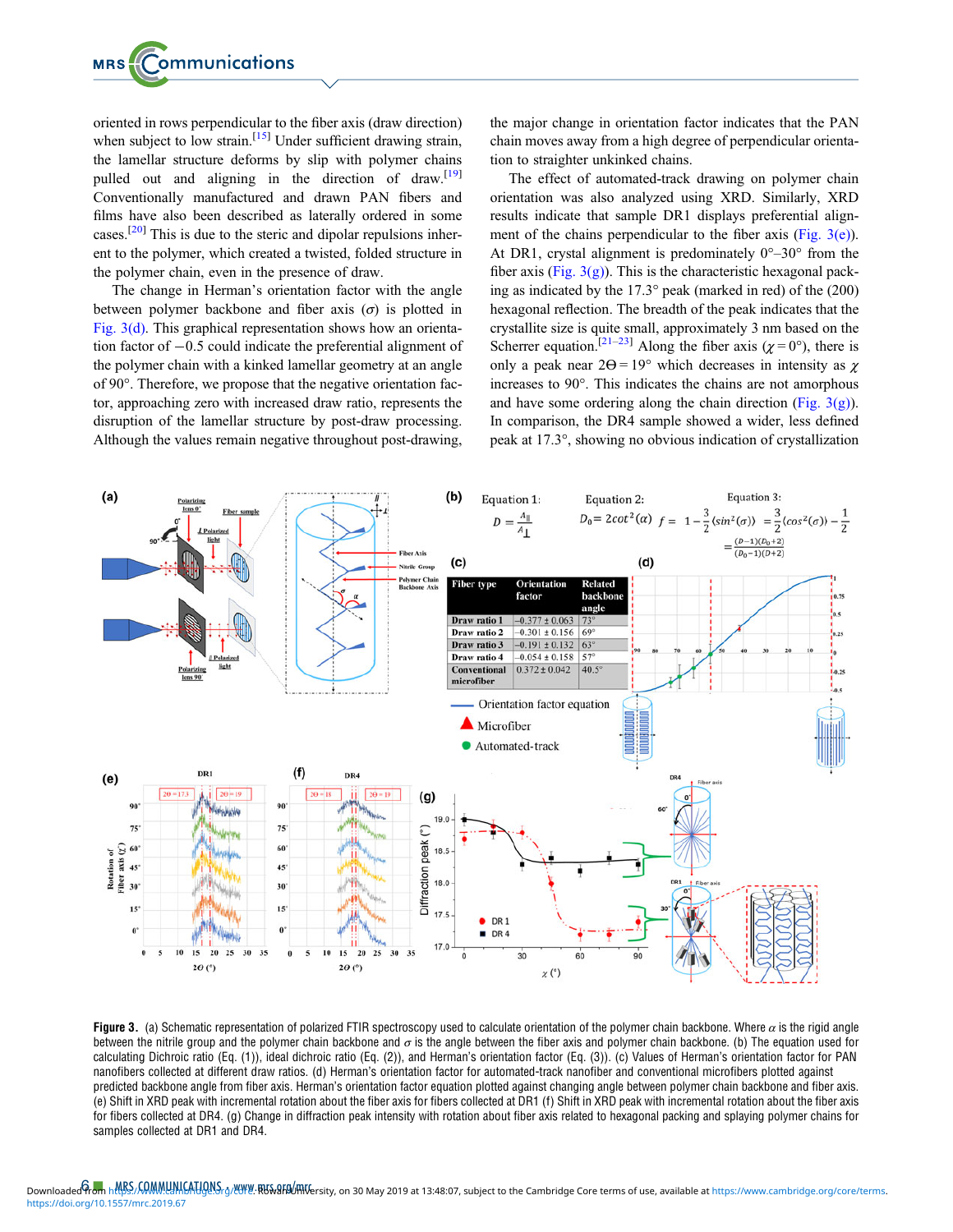into a hexagonal structure. Furthermore, along the fiber axis there is a broad peak at  $2\Theta = 19^{\circ}$  which shifts downward as  $\chi$ increased to 90 $^{\circ}$  ([Fig. 3\(e\)](#page-5-0)).

XRD clearly indicates that the sample collected at DR1 shows splaying of the chains with respect to the fiber axis. Crystallization occurs normal to the chain axis, where chain alignment at 90° corresponds to crystal alignment along the fiber axis [\(Fig. 3\(g\)](#page-5-0)). Yet, with a range of only  $30^{\circ}$  from the fiber axis, the alignment distribution is too narrow to explain the FTIR results. However, the small lateral crystal size is similar to values previously reported for electrospun PAN; and could be an indication of kinks in the chains, which would also tend to contribute to the observed negative value of the Herman factor.<sup>[[21,24,25](#page-8-0)]</sup> For DR4, the shift of the XRD peak from 19° to 18° as the sample is rotated about the fiber axis may indicate some alignment of the chains, as the 18° peak may be the superposition of the 17° and 19° but are unresolved due to breadth. If true, the splaying of the polymer chains has a greater range in DR4 as compared to that of DR1, varying up to  $60^\circ$  from the fiber axis as seen in [Fig. 3\(g\).](#page-5-0) This splaying may yield a more negative value for orientation factor compared to DR1, however; drawing during DR4 collection likely impedes crystal formation and chain kinking, thereby leaving an effectively random distribution of straight chains, in accord with FTIR results. The automated-track drawing most likely reduces crystallinity by either a disruption of crystallization kinetics or the removal of inherent crystalline structure. It is possible that the crystallization into a hexagonal structure is disrupted because drawing occurs immediately upon collection, extending the molecular chains faster than the rate of crystallization. Conversely, the crystal formation may begin as the polymer is ejected from the spinneret and is present in the fiber upon deposition. In this case, the drawing process would remove crystalline structures and kinks, reducing crystallinity as the polymer chains are extended. Additionally, this agrees with predictions which suggest that fewer kinks would result in enhanced modulus and lower elongation, as observed.<sup>[[21\]](#page-8-0)</sup>

The process of drawing the PAN fibers using the automatedtracks systematically increased the mechanical properties of the fibers with increasing draw ratio (Fig.  $4(a)$ ). The ultimate tensile stress increased by 2 times from undrawn (DR1) to DR4. In a similar manner, Young's modulus increased by 6 times at DR4 compared to DR1. The elongation at failure decreased from 3.58 to 1.8 mm from DR1 to DR4, however; DR4 samples are still extensible up to 18% their original length. Toughness remained statistically similar between samples from random to DR4. The average ultimate tensile stress and Young's modulus of elasticity of fibers collected at DR4 are 354 MPa and 16.5 GPa, respectively. The drawing process improves mechanical strength by removing kinks from polymer chains as the fiber lengthens and diameter is reduced. The strength of a material is also limited by the presence of small defects, such as cracks or voids, in the material.<sup>[\[3\]](#page-8-0)</sup> Decrease in fiber diameter reduces the probability of a defect occurring in a fiber compared to bulk material, thus increasing material strength.[[13,17\]](#page-8-0)

The mechanical properties obtained for automated-track fibers are comparable to commercially available PAN microfibers with a modulus of  $7-10$  GPa.<sup>[[26\]](#page-8-0)</sup> Nanofibers collected via the automated-track are also comparable to the values previously reported for electrospun PAN fibers bundled into yarns and dry-drawn at 140°C, which also exhibit a systematic increase in tensile strength with an increased draw. When bundled into a yarn and drawn to a ratio of five, the electrospun PAN yarns had a tensile strength of 362 MPa and Young's modulus of 9.2 GPa. $^{[8]}$  $^{[8]}$  $^{[8]}$ 

Pictured in [Fig. 4\(b\)](#page-7-0), PAN nanofibers collected and drawn via the automated-track design (green) have a tensile strength greater than most previously reported electrospun nanofibers of the same diameter (purple). Furthermore, the tensile strength is similar to some conventionally manufactured, commercially available PAN microfiber (red). The tensile modulus of automated-track PAN fibers meet or surpass previously reported values for PAN fibers, except for wet spun microfiber produced by Courtalds Fibers and ultra-high molecular weight microfibers prepared by Sawai et al.  $[12, 17]$ 

Interestingly, automated-track nanofibers (green) achieve proportionate mechanical properties with low orientation factor compared to PAN fibers in the literature (red/purple) ([Fig. 4\(c\)\)](#page-7-0). It is reasonable to expect that the orientation factor of the automated-track fibers can be increased through additional processes such as thermal post-drawing, similar to multistep draw-ing common in conventional PAN microfiber manufacture.<sup>[\[4\]](#page-8-0)</sup> In addition, it is anticipated the mechanical strength will increase accordingly with orientation. Therefore, it is feasible that the mechanical properties of automated-track PAN nanofibers could be engineered to exceed values of fibers produced by other manufacturing methods.[[5,6,8](#page-8-0),[13,16,17,20,27](#page-8-0)–[31](#page-8-0)]

### **Conclusions**

Electrospun PAN nanofibers have promising applications in numerous fields. However, current manufacturing restrictions limit the material's strength and potential utility. The inclusion of a post-drawing stage is vital to improve the molecular orientation and mechanical properties of electrospun PAN nanofibers. The automated-track collector presented here successfully implements the ability to post-draw individual PAN fibers in the nanoscale, addressing points of difficulty in electrospinning and conventional PAN fiber production, respectively. Analysis of polarized FTIR and XRD indicates that the polymer chain backbones of undrawn automated-track fibers are organized into hexagonal structures with kinked chain segments aligned perpendicular to the fiber axis. With increasing draw ratio, the polymer chains were pulled and extended in the draw direction, illustrated by a systematic increase in Herman's orientation factor, diminishment of the crystalline peak in XRD, increase in modulus, and reduction of max elongation. The Young's modulus of PAN nanofibers increased by 500% and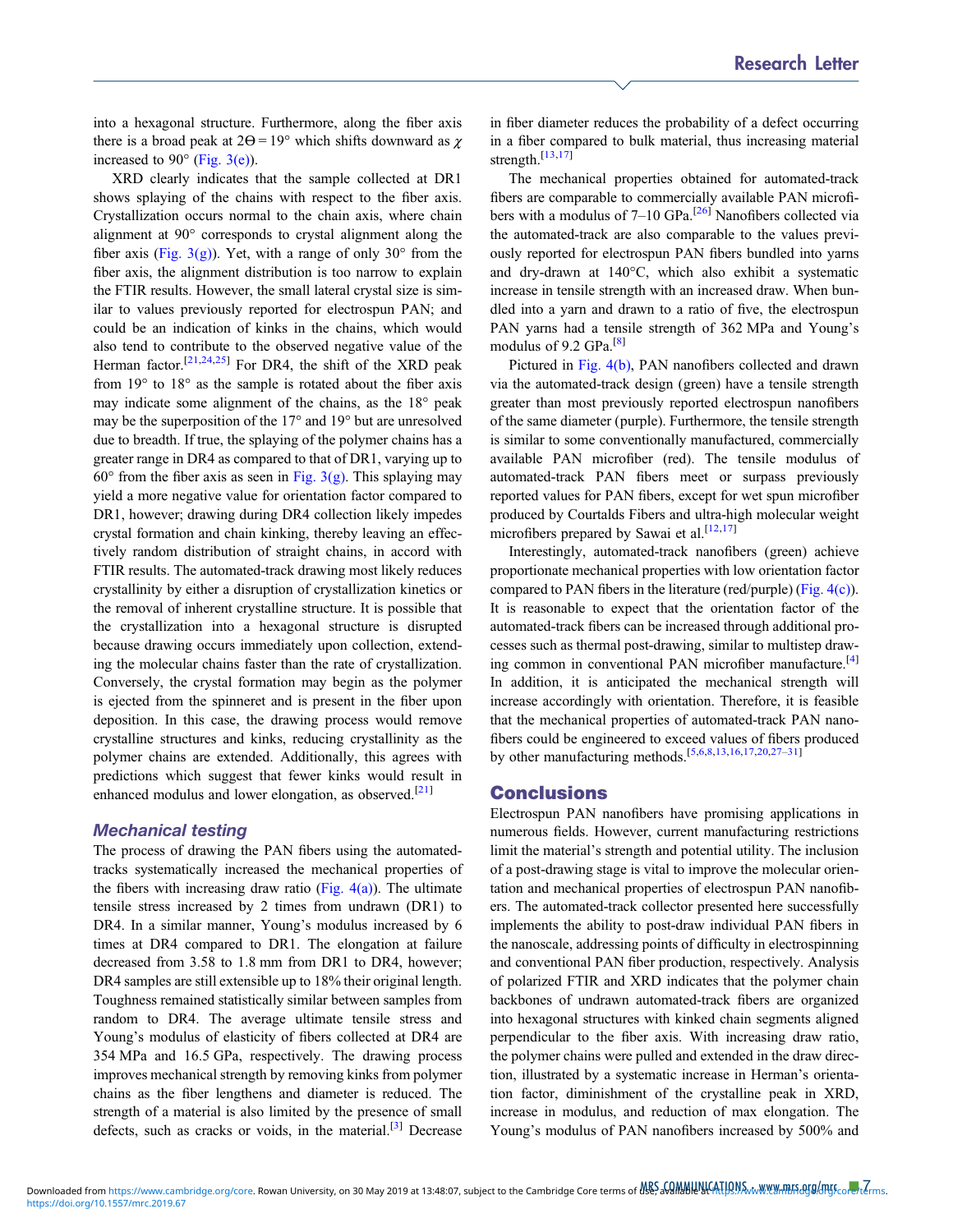<span id="page-7-0"></span>



Figure 4. (a) Tensile testing results for electrospun polyacrylonitrile (PAN) nanofibers collected at increasing draw ratios (DR) of 1 (undrawn), 2, 3, 4 and fibers collected on a flat plate as a random mesh (Rand). Ultimate tensile stress, Young's modulus, elongation at break and toughness were calculated from load-displacement tensile testing data for  $n = 6$  samples. All group to group comparison with Mann–Whitney test that have a P-value <0.05 are connected by lines. (b) Comparison of fiber mechanical properties between manufacturing methods and diameter. (c) Comparison of fiber mechanical properties between manufacturing methods and orientation factor.[\[5](#page-8-0),[6,8](#page-8-0),[13,16](#page-8-0),[17,20](#page-8-0),[27](#page-8-0)–[31\]](#page-8-0)

the ultimate tensile strength increased by 100% as a result of increased orientation via post-drawing up to a DR4. The method of electrospinning described in this study offers an alternative means to produce nanoscale PAN fibers with altered macromolecular structures and improved mechanical strength.

Current data suggest that further testing will reveal carbon fibers made from drawn precursors will have enhanced mechanical, electrical, thermal, and chemical properties. Additionally, the automated-track design is compatible with most polymers which can be spun across a parallel plate.